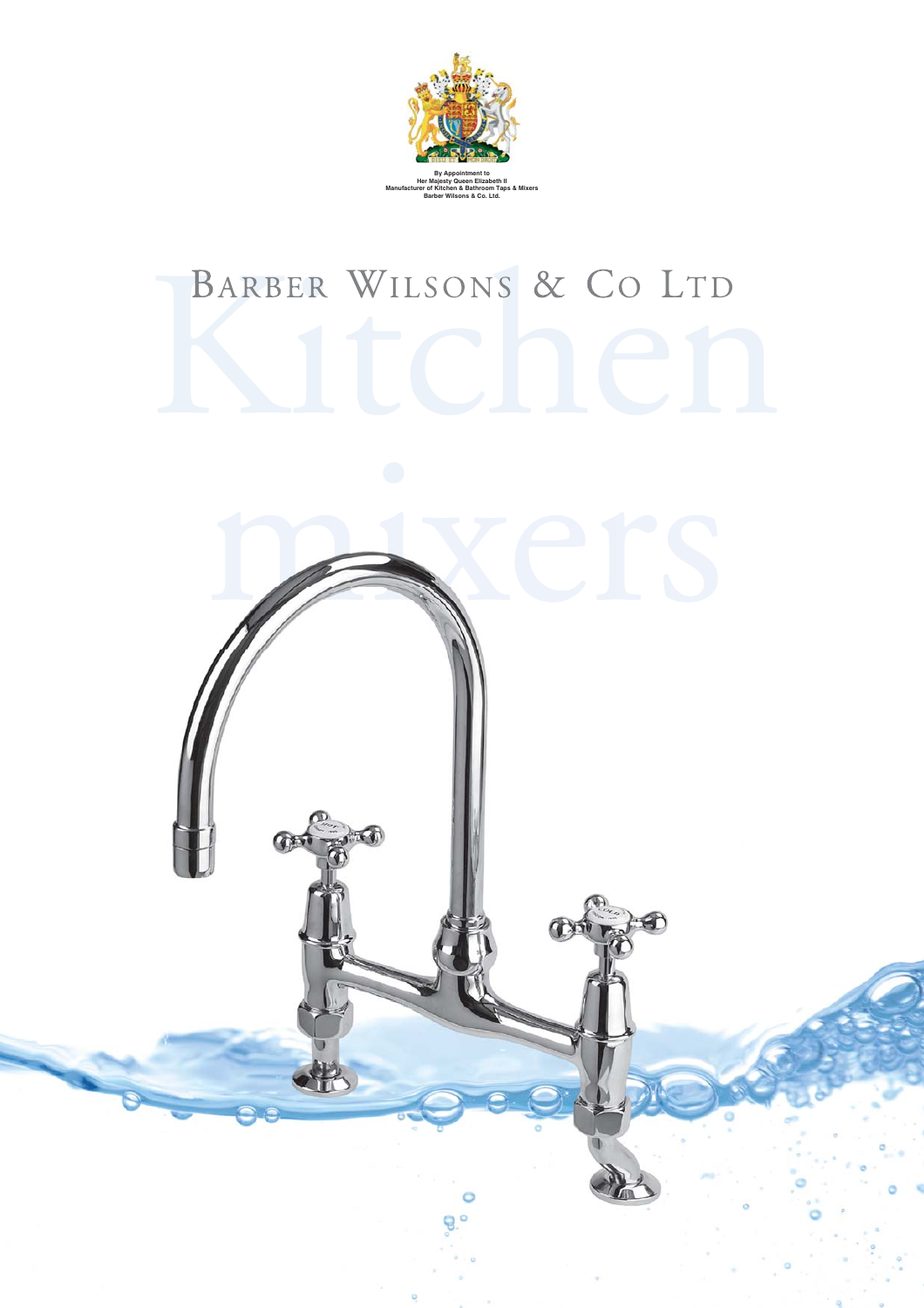



**1010**  1⁄2" pillar sink mixer with swivel nozzle.

**2010**

As above but wall mounted, concealed supplies.

NB. Mixers have single flow nozzles fitted with an aerator. Single check valves are incorporated in the hot and cold inlets to comply with water byelaw 25.IRN101.

## **1040**

Sink mixer with flexible hose spray for rinsing items before dishwashing. The hand held spray is retractable and rests in a flush fitting independent holder.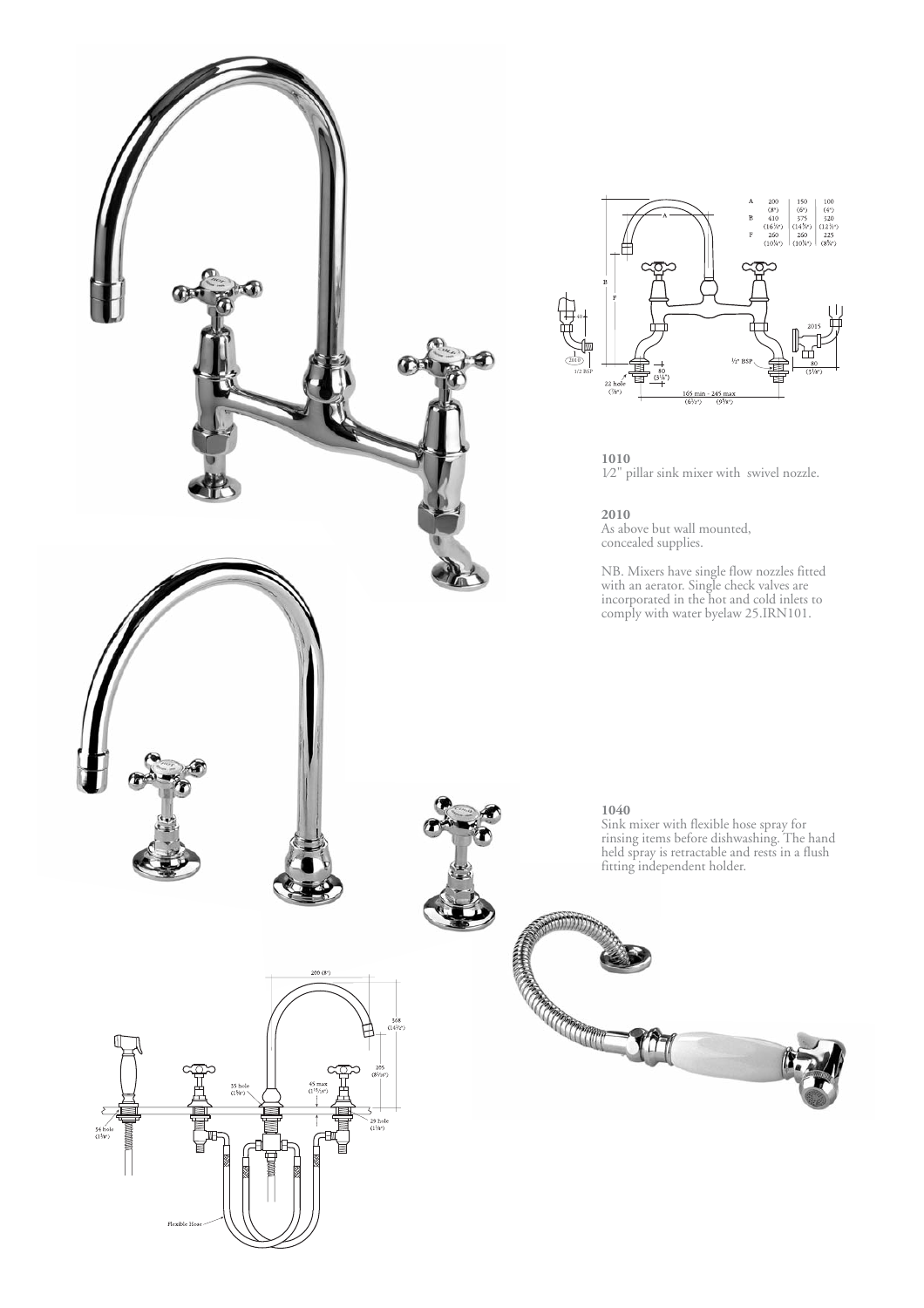